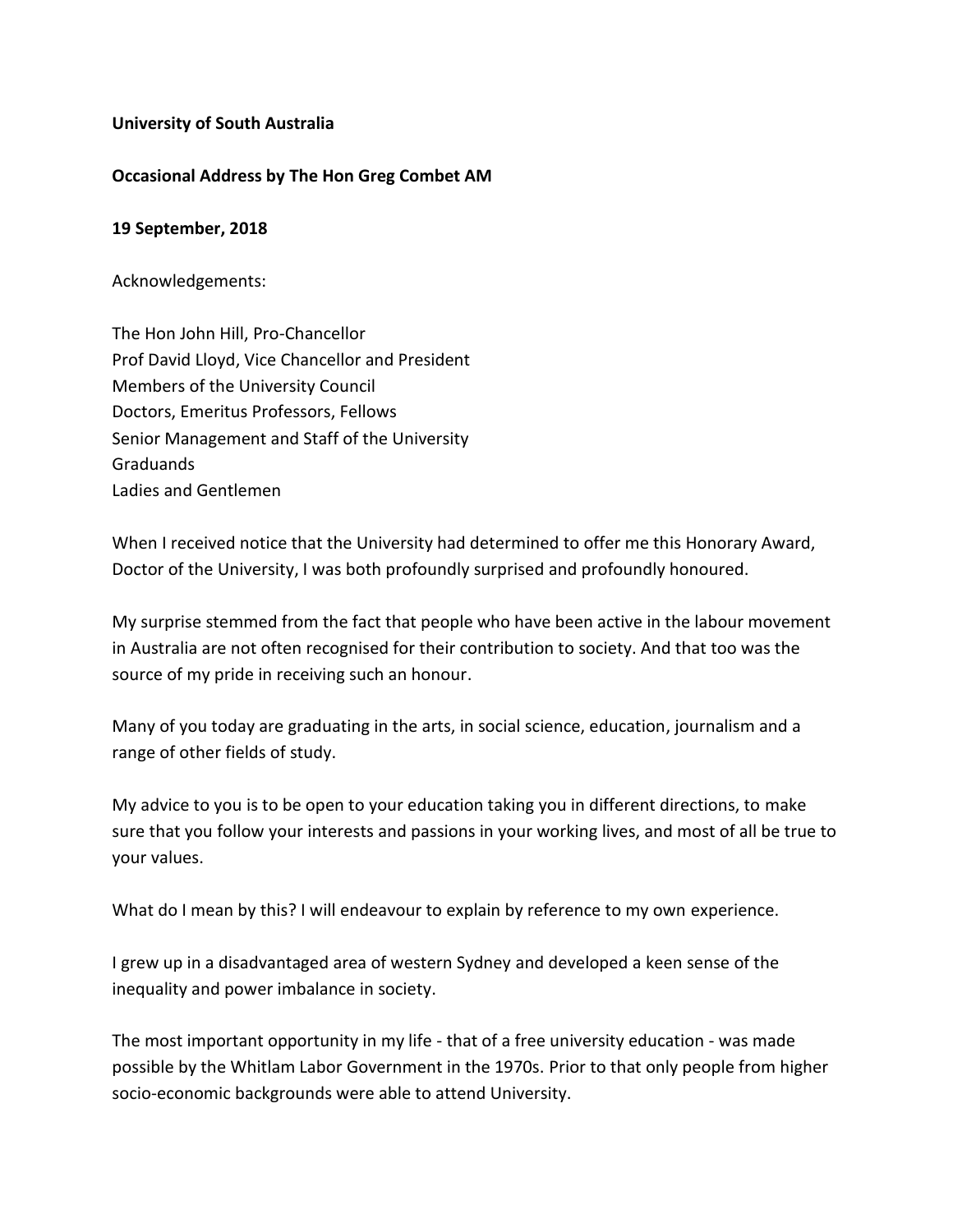I chose to study Mining Engineering and worked as a coalminer and later in minerals exploration in Queensland.

But I quickly realised that a career in mining would not satisfy my passion for social justice. I changed the course of my career and found my way into the trade union movement, studying economics and industrial relations along the way.

About a decade later I became the leader of the trade union movement. From that position I drew on my education, experience and power to prosecute major campaigns and public policy reforms.

My engineering background proved to be extremely useful. Trade union and political campaigns, for example, require disciplined project and financial management - essential engineering skills.

One campaign that I am most proud of was to force James Hardie, an asbestos manufacturer, to contribute to a multibillion dollar compensation fund for victims of its products.

Another was the recovery of almost \$800 million in employee entitlements following the collapse of the airline Ansett.

In 2007 I entered Parliament and became a Minister in the Rudd and Gillard Governments.

My first portfolio in Government involved sorting out multibillion dollar defence contracts that had gone wrong. Engineering skills were once again critical to success.

My engineering background also proved to be enormously beneficial when as Climate Change Minister I legislated a carbon price across the economy to reduce emissions.

I had one funny experience in particular, when the chief executives of coal mining companies, who had not done their homework on my background, tried to pull the wool over my eyes about methane emissions from underground coal mining.

I was able to point to my prior training in methane gas control. They were a bit surprised.

Today I am in a fortunate position to continue to contribute to the society through my roles in overseeing investments on behalf of not-for-profit industry superannuation funds.